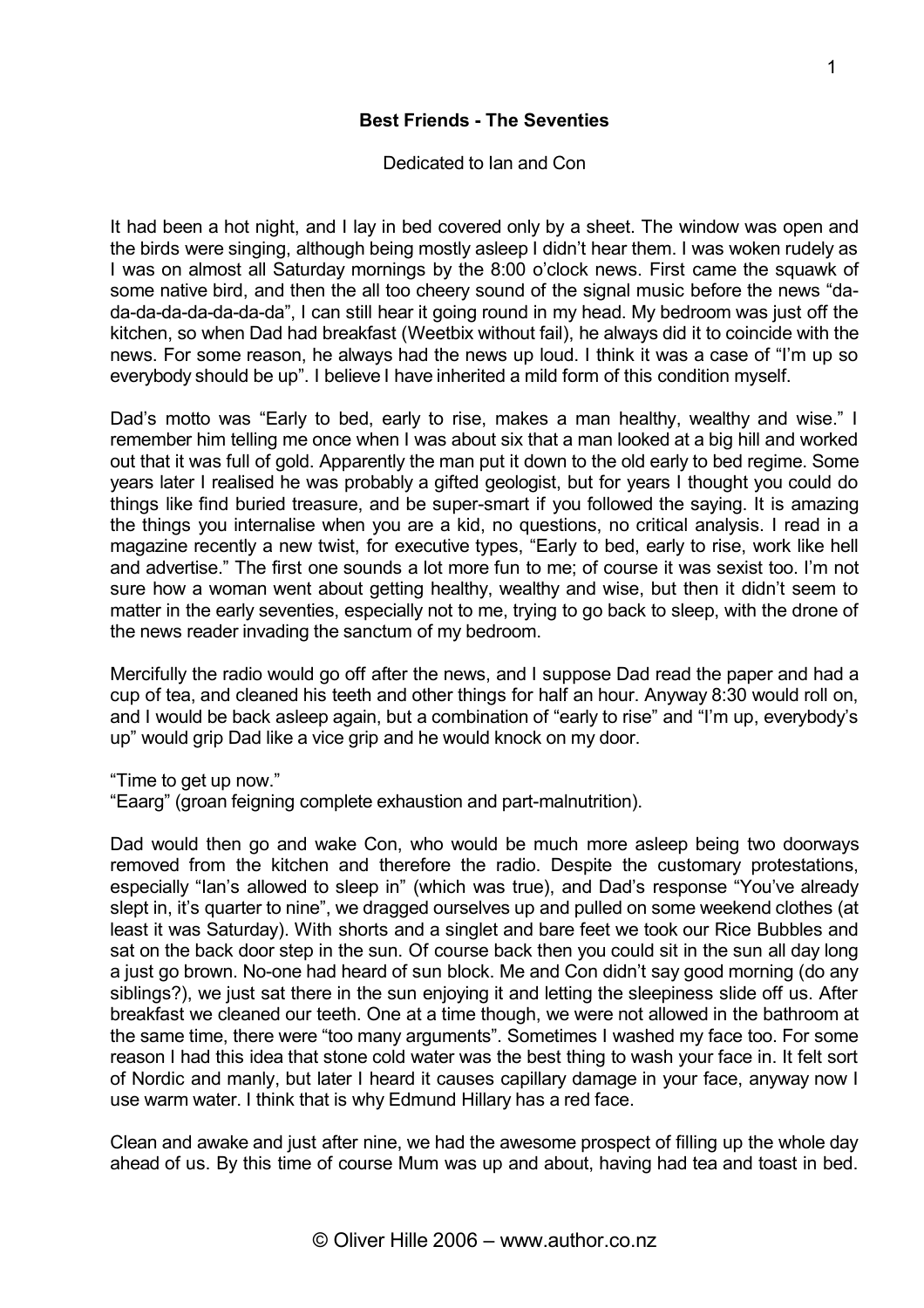Did we sleep well? Yes. Had we cleaned our teeth? Yes. What were we going to do today? Dunno. Don't forget to feed that poor guinea pig. OK.

I made myself a Jungle Juice and went back to the back door step. Con got a car out and raced it up and down the hall. I opened my legs so the sun would brown me on the white skin of my thighs. I picked up a few stones and threw them at a spot on the concrete.

We had a big section, 96 perches, about 1/4 of an acre. It was mostly lawn with a few fruit trees that were at the back of the section (except the cherry tree). From where I sat on the step I could see past the double garage made of concrete block (it had an outdoor toilet and a laundry too), to the big walnut tree. The walnut tree was huge, with a rope ladder dad had made Con for his birthday one year. I reckon about 20% of the time we spent in the garden was in and around that tree. The cherry tree was much closer to the house, almost touched it in fact. The cherries were beginning to ripen up which was good and bad. Good because the cherries were delicious and bad because me and Con had to go up there and pick pounds of them for jam. I reckon it produced 50 pounds some years.

Along the right hand side of the section was a new-looking corrugated iron fence. It was good because the timber posts and supports were on our side of the fence, so we could get up and look over, and get balls when they went over. It was a newer house than ours; in fact it was an after thought. It was on a back section and its number was 113A whereas ours was 113 and much older. The back fence was more in the era of our house, old and wooden, and a bit beaten up where we had used it for soccer or cricket practice. The lawn was getting thick which was typical of summer, this was generally bad because me and Con usually had to mow the lawns. Sometimes I got the back and he got the front and sometimes the other way round. The front was much easier, even though it included the sides. In the front there was much less space. Some of it was flower gardens, and some was under the big weeping elm, and the grass never grew well there. Mind you there were always a lot of twigs under the elm, which was of course a hazard when mowing. Sometimes Mum paid me 10 cents to pick up all the twigs. The money was good but it was back-breaking work.

Like I said the mowing included the sides (which were real easy). But the fact that there were sides was a huge advantage to the property, and probably one the original designer had no inkling of. Whenever I think about it I feel sorry for those people who had a house with no space at the sides. Those sides added a huge dimension to games in the back vard. Probably the main one was the "Round the House Speedway", in which you raced your bike around the house and were timed by the time-keeper. Now it might sound easy, but our house was big. Also, you had to keep off the flower gardens which meant a chicane and hairpin in the front garden, and inevitable obstruction by the willow. Then, at the right hand corner of the house you had a very sharp left hander with dense bushes on the right and the water-tower to crash into if you didn't make the turn. There was also a combination of concrete and grass, and sometimes the rules stated that you had to go outside a particular tree, or round some torturous route. Sometimes the trial was on one lap but mostly it was multiple laps. Sometimes we even had races with me giving Con a head start, or Ian might be there. But it was safer and somehow more fun in the time-trials.

I admit I was the designer of the games, and their competitive element. I always liked competing, for some reason. Biking round the house just for fun would have lasted about five minutes for us, but the Speedway game would go for ages or until an injury was sustained. Even then, after a Maritime sandwich and a drink of orange (sachet) we would be out there again. I can't remember if Con ever won any races. He was two years younger, which was a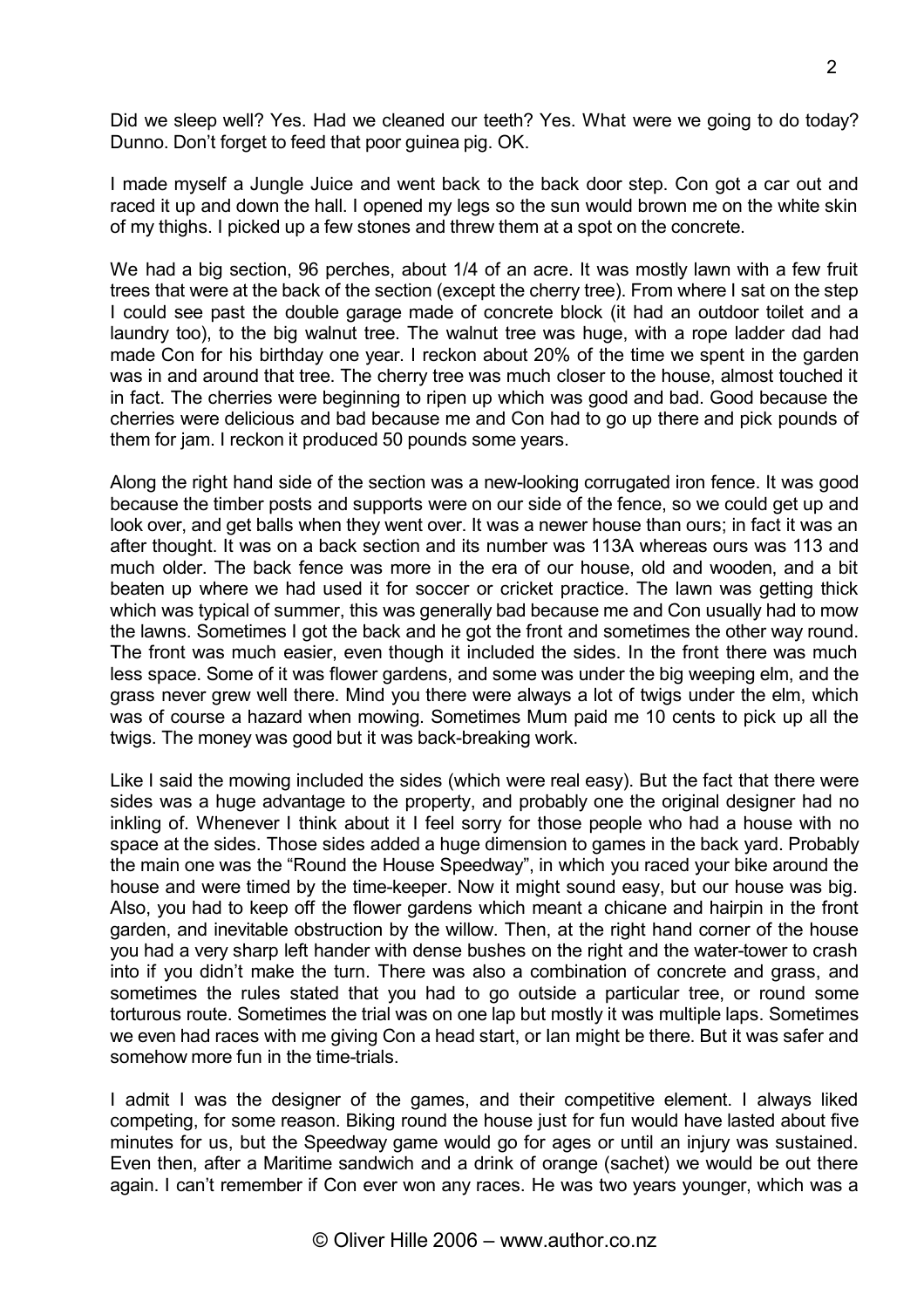20% disadvantage in itself. I probably gave him a number of seconds each lap; it's no fun with no competition. Of course Ian didn't need an advantage, he was fast, and he had a bike with rear-wheel skid brakes which was both cool and good for handling. We had Raleigh 20s, which you couldn't really call a racing model, and the gear shift was slow, but they were pretty reliable and tough. Alan, Andrew and Jeff were good competition too. I reckon Alan was the fastest over all, but he didn't come round that often. Mainly it was me, Con and Ian.

The other good thing about the house having sides was poisonous ball, which we played for hours with a tennis ball. If there was no ball then the game was tag. Poisonous ball on bikes was in for a while but it was too much of a hassle getting off to get the ball.

It was too early to be thinking of games on this Saturday morning, and as I sat on the step I remembered I got a magnifying glass for Christmas. I sloshed the rest of my milk round in my cup, drained it, and went into my bedroom (it had an outside door) to find it.

I collected a range of useful targets for magnification, a few matches, a dried leaf, a dead fly, and the sole of one of my shoes. The sun was strong enough to light the matches within about 20 seconds. I got the leaf smoking nicely, and although it didn't burst into flames, I traced a circle with the hot spot on the leaf and cut out a crinkled section. The fly started smoking after a while, but it was only newly dead, after mum had sprayed yesterday. The sole of my shoe didn't really smoke but I could smell the rubber burning.

The first breeze of the morning began to stir then, another nor-Wester. It wouldn't happen today because we had had the nor-Wester for days now, but just as one was arriving after cloudy weather, there would be an amazing "North-West arch" in the sky, hanging over the Canterbury plains. It was hundreds of miles wide (or seemed to be), and it held the promise of warm, dry weather - great!

Con sat down on the step and said "Can I have a go". I stood up and stretched and said "Yeah, just don't break it". Just then mum called us both to remind us that we had not made our beds. After dragging the chain for a while we dawdled off to our respective bedrooms and made a quick, rough job of them, hiding our haste with a bedspread. I lay down on my newly made bed and looked out the window to the cherry tree. I watched the birds scooting round it, and heard one of the neighbours mowing their lawns. Dad had started into his list of "things to do" for the day. Mum and Dad seemed to have no concept of lazing about doing nothing. Weekends were for working round the house, or on the car or something. Not for us though. The only hard work we did was trying to avoid the jobs we were assigned. It was difficult for Mum and Dad to believe that we could want to laze away the weekend.

After a while I got up and asked Con if he wanted to play tennis. He did, so I made him get the racquets and a ball and we played against the garage wall, quite a good game if you didn't hit the ball too hard. It was also a pain if the garage door was open, more so if the cars were out because there were two huge oil trays to catch the oil drips from the Morrie and the Humber. Tennis balls seemed to get sucked in there like they were black holes. Many a tennis ball had a black squelch mark on it.

Dad interrupted the game before the third set had been completed, and reminded us that it was pocket money day. For some reason we had forgotten that morning. He put a 20 cent piece into each of our hands, always 20 cents; it was like gold to us. I held mine in my hand, enjoying its coolness as it had come out of Dad's wallet. It felt quite big and heavy in my small hand. In summer, on Saturday, with our pocket money, Con and I always did the same thing. It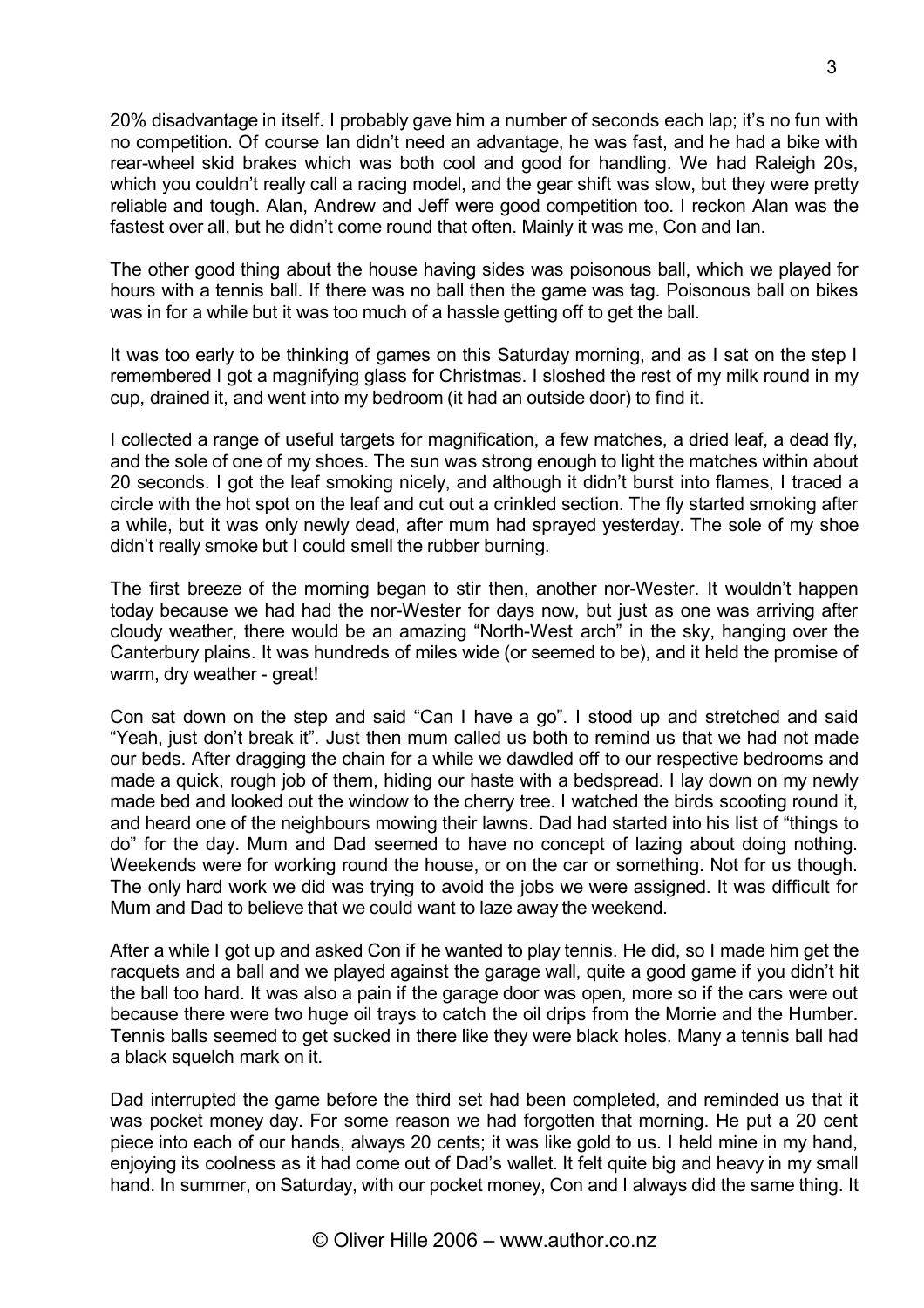was almost a ritual, we wouldn't think of varying it. Today Con's bike had a flatty so I dubbed him. We biked on the footpath, with Con on the back carrier holding on hard. My faithful green Raleigh 20 could probably find its own way to the shop every Saturday. I did a few skids and went over a few bumps, and Con had to hang on and bear it. At the shop, I put the bike on its stand and we went in.

As we always did, we peered in to the ice-cream freezer, checking the flavours. It was always 20 cents for a triple cone, and it's what we always got. The cone itself was huge. Two big spaces for the first two spoonfuls of ice-cream, and then the third squashed on the top. Our mouths watered looking in, and then I chose. "One scoop of the banana one, one raspberry ripple and one hokey pokey please." Con got exactly the same, just in case he missed out on my taste sensation. Most likely if he got something different, I would go on about how the flavour he did not get was delicious. This time of course I gave him a derisive glance and said "Copy cat". Clearly he was in a no-win situation, but he took it well, as I guess most little brothers have to do. We walked home, me biking really slowly and Con dawdling along. We decided to go round Vincent Place. There was no traffic that way, and you sometimes saw a train chugging past. We walked past the outpatients' house and stared in but no-one seemed to be about. The whole of Vincent Place was quiet, except for the dog at number 27, and the man doing his front lawns just before the corner on the bit that goes down to St Mark's Church.

The ice creams were great as always. Of course you had to lick fast on such a hot day, and usually in a circular motion. If you were not fast enough you ended up licking your hand, and there isn't much worse than a sticky hand on a hot day.

By the time we got to the end of Vincent Place we were chewing the cones. They were still a bit crunchy at the bottom where the ice-cream had not made them soggy. Opawa Road was busy by then, cars with trailers off to the dump, and boats being towed to Lyttelton or Sumner. We stayed on the footpath while the traffic roared by. We only had to move to the side of the footpath once, for an old lady walking her dog. We pulled into our driveway just in time to miss the Methodist Harriers Club run past in a yellow swarm. I took off round the back of the house on my Bike and Con ran down the drive as soon as I took off. He beat me to the back door because I had to slow down for the bush at the corner of the house. I told him it had not been a race but we both knew it had. After washing my hands I went down and lay on my bed.

Mum called out "What did you buy at the shop boys?" "A three flavour ice-cream, and Con copied." "Do you want a drink of milk, either of you?"

We both did, and mum brought mine in to me. "What have you got on today?" she said. "I dunno. I might do some reading, or go to Waltham pool." "I think Dad might want you to do the lawns this afternoon." "No, they're not long enough. Next weekend will be OK." "Well we'll see."

She left me to it and I drank my milk lying down flat on the bed, trying not to spill it. I was mostly successful, but a couple of drips escaped down each side of my face. I was looking at the ceiling to maintain my flatness for my second attempt when Mum called out "Ian's here!". I sat up and wiped my face of the milk and walked outside.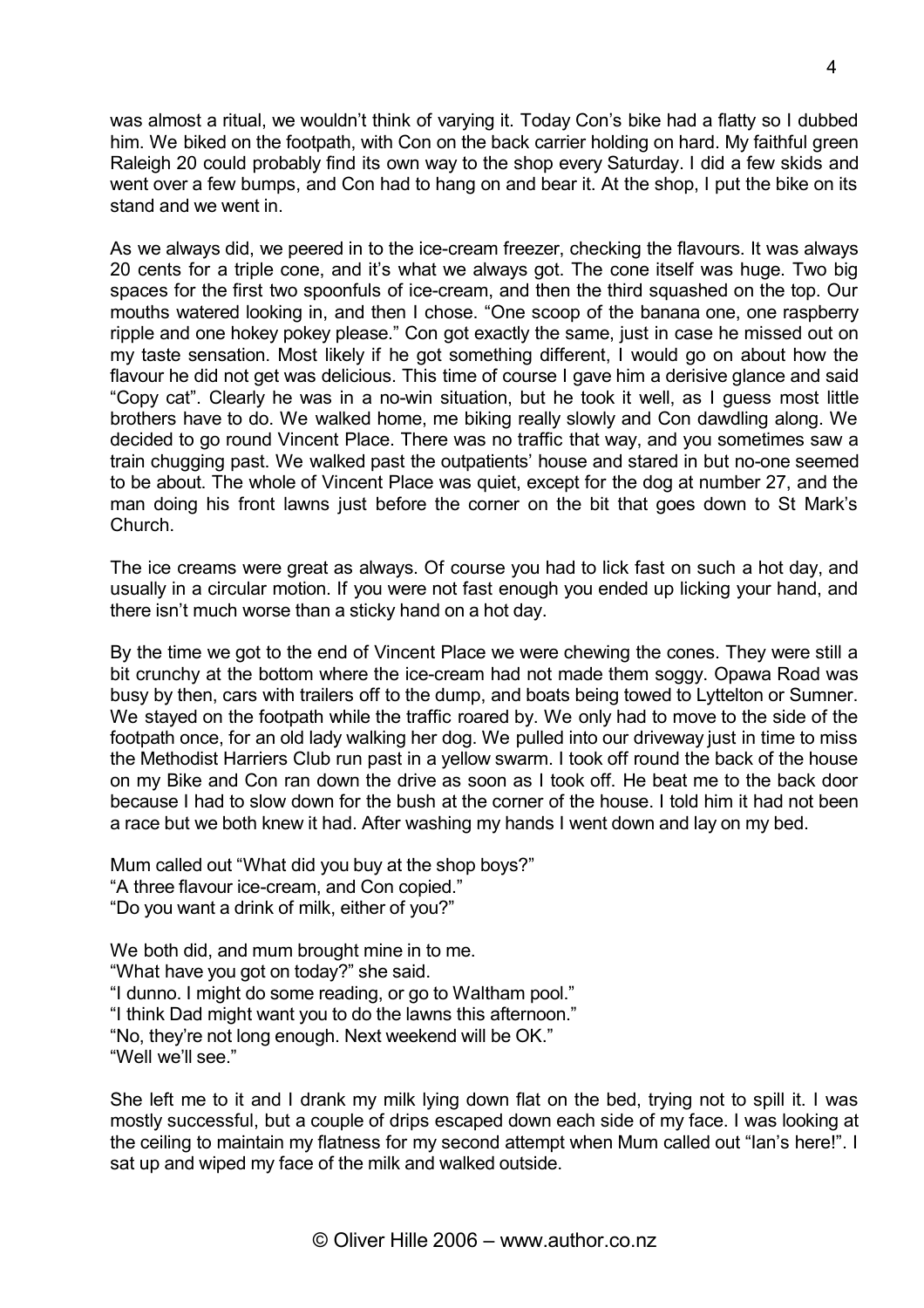"Hi Iebe." "Hi Obbie." "You want a drink of milk." "Yep."

We went inside, and Ian sat at the kitchen table. Con came in soon after and said hi. I poured Ian a milk and we all sat at the table looking out of the kitchen window into the back garden.

"What've you been doing today?" I said.

"Just got up, and then went to the shop for mum. She let me have five cents."

"Still got it", I said.

"Yeah."

There was silence for about half a minute then Ian said "Do you want to go down to the shops."

"Yeah, let's go."

We took off on the bikes and left Con in the kitchen. He would have come usually but I wasn't going to dub him again. Ian and I rode down on the road going fast then slow, doing skids, especially Ian as his bike was designed for skidding. When we got to the shop I put my bike on its stand and Ian leaned his against the window where the sticker said not to lean your bike. We didn't care about things like that anymore. We were pretty cool by then.

"Can I have one cent?" "Yeah."

We spend a couple of minutes examining the rows of lollies under the shop counter. I got five smokers as they were the best value at five a cent. Ian got a good mixture with a base of spearmint leaves, milk bottles, wine gums. We took it slow on the way back and rode all the way up and down Reeves Road. We looked in at the park and decided to come back with a frisbee later on. We zoomed across the road between cars and made a real fast entrance into the driveway. We both did long skids on the loose stones on the drive. Ian's was longer but only just. We measured them, and then used our feet to "grader" the stones back in place.

Con came round the corner and said "Can I have one."

Ian offered him his bag of lollies and Con took a milk bottle. We wheeled our bikes round the back and lay them on the concrete. Me and Ian sat on the back step and Con sat on the concrete. I gave him a smoker, and then I had one of Ian's acid drops.

After a few minutes of basking in the sun and consuming lollies I said "I've got an idea. How about we have a skate-boarding competition? One person has a go on the skate-board and the other two have to give him a score out of ten. Then you add them together, and whoever has the highest score wins that round."

There was a general agreement, so I went and got my blue skateboard from my bedroom cupboard. It had big red fat wheels on wide trucks at the back which I had added, and the standard wheels on the front. I warmed up a bit by trying to do some 360's, and a bit of ticktack. The others also wanted a warm-up. We were just discussing the fine points of competition when mum came out with a big tray of sandwiches and lemonade.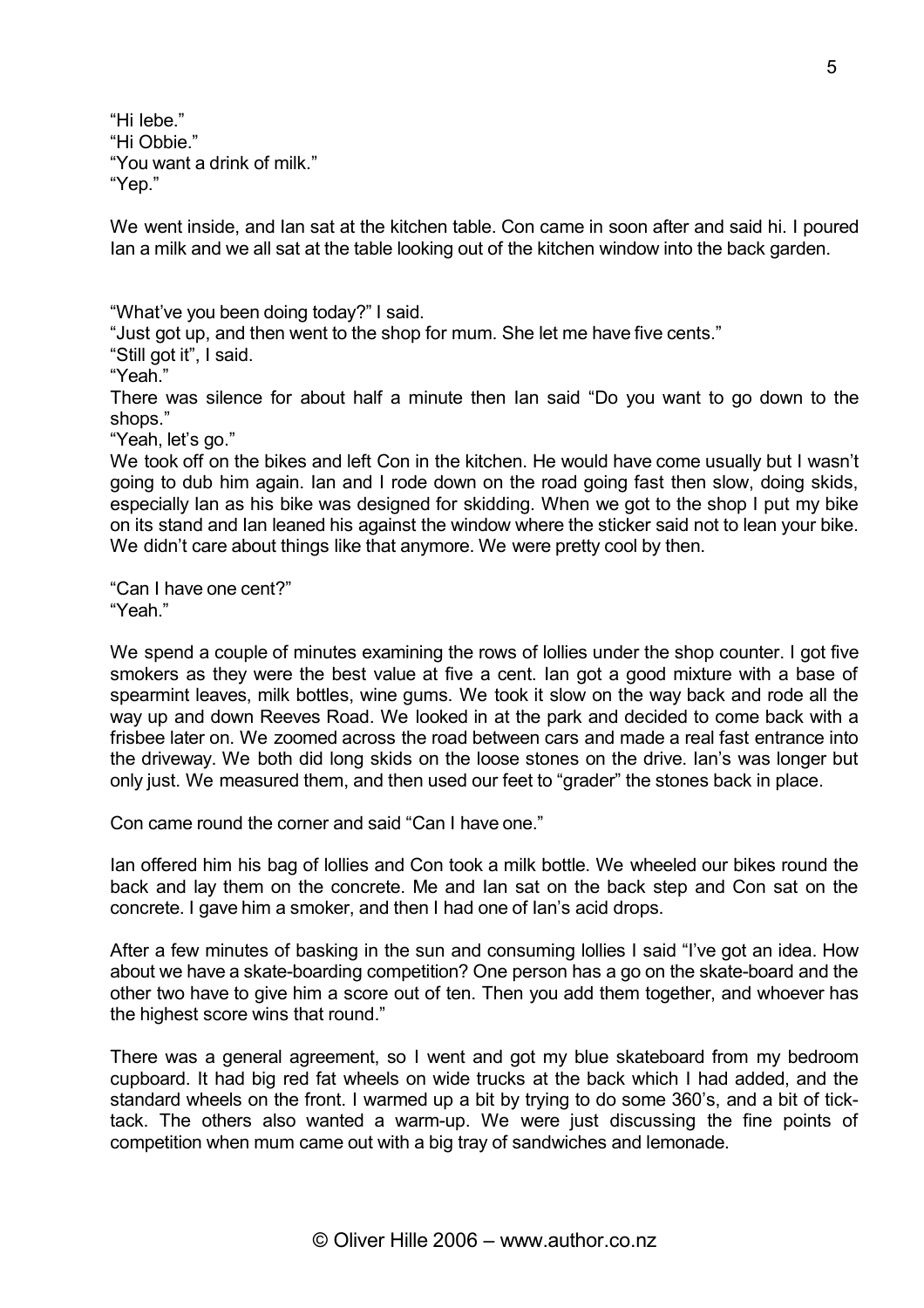She put the tray down on the outside table, and after a chorus of thankyous we ate and drank the feast. It was hard not taking Mum for granted as food always seemed to turn up when we were hungry. She had the best reputation for providing food of all our friends' mothers.

Competition details received a detailed going-over during lunch. A rating system, duration of ride, trick points, and venue were all discussed with enthusiasm. A few minutes after we finished everything on the tray, Mum came out and took the tray away. We told her we were off to Opawa Court to so some skateboarding. She said that was fine but be careful crossing the road. In retrospect I think Mum probably spent a good proportion of her time doing things for us boys but at the time it seemed pretty normal.

We took turns on the skateboard on the way over. It was frustrating though because the footpaths had tiny stones on them. Not big enough to see at speed but big enough to stop the board and throw all of your weight off the front. It wasn't far to the Court, just past the chemist and before Quinliven motors (where Con and I sheltered from the hail one morning on the way to school). Being Saturday there were no cars in the car park, and no-one visiting old Doctor McGibbon. We had the place to ourselves.

We flipped a stick to see who went first, and it was Con. He was widely regarded as second favourite, mainly because Ian didn't have a skateboard. Still, I didn't let Con use it that much, and Ian had used it quite a bit lately. The first trial was freestyle. Con started in with some rusty tic-tac, then put a foot down during a 180. He finished with a brief skid then came off. A rough start and he scored 4 and 5 out of 10. I was next and did some good tic-tac then tried a 360 while the board was going forwards. A difficult manoeuvre and I fell heavily. I finished with a couple of 180s in reverse directions. I think I got away lightly with two sixes from the judges. Ian took it easy with slow tic-tac, then did a curb-drop (about 4 inches) and stayed on despite the wobbles. I think he knew he hadn't done enough to impress the judges and so attempted a fast turn. His timing was off though and half way through he bailed. His return skid was good though and was the surprise winner of the first round with a 6 and 7. The curb-drop became a stock item from then, and numerous attempts were made at fast turns.

In round three of the freestyle I was trying to build up speed with one foot on the board and the other scooting me along. I lost balance momentarily and my scooting foot had to flick round to the other side of the board to keep me from falling off. That particular manoeuvre was singled out by the judges, and after completing the fast turn and making a 360, I was awarded an eight and an eight and a half. I told them it was only because I was off-balance but apparently it looked spectacular and the scores stood.

The slalom and speed tic-tac were a little one-sided although I did lose a couple of rounds with bad spills. The overall speed category was a different matter though. We scratched a line on the concrete with a stone down by the Doctors surgery. You had to start from the top of the car park, and your speed on crossing the line was all that mattered. My technique was probably the most eloquent but we had left the freestyle event behind. Numerous different techniques were attempted in the warm up and in competition including the highly dangerous give-theboard-a-big-shove-and-try-to-jump-on-just-before-crossing-the-line manoeuvre. It was generally considered that the scooting approach was probably fastest on a percentage basis. Ian's lack of technical ability showed in the early rounds as he left the skateboard behind on numerous occasions. In the tough world of competition that forfeited your go. However, on a couple of runs he timed it right, and as the fastest runner, got a couple of sizzling runs past the line. Con had a good showing but was narrowly beaten to second place.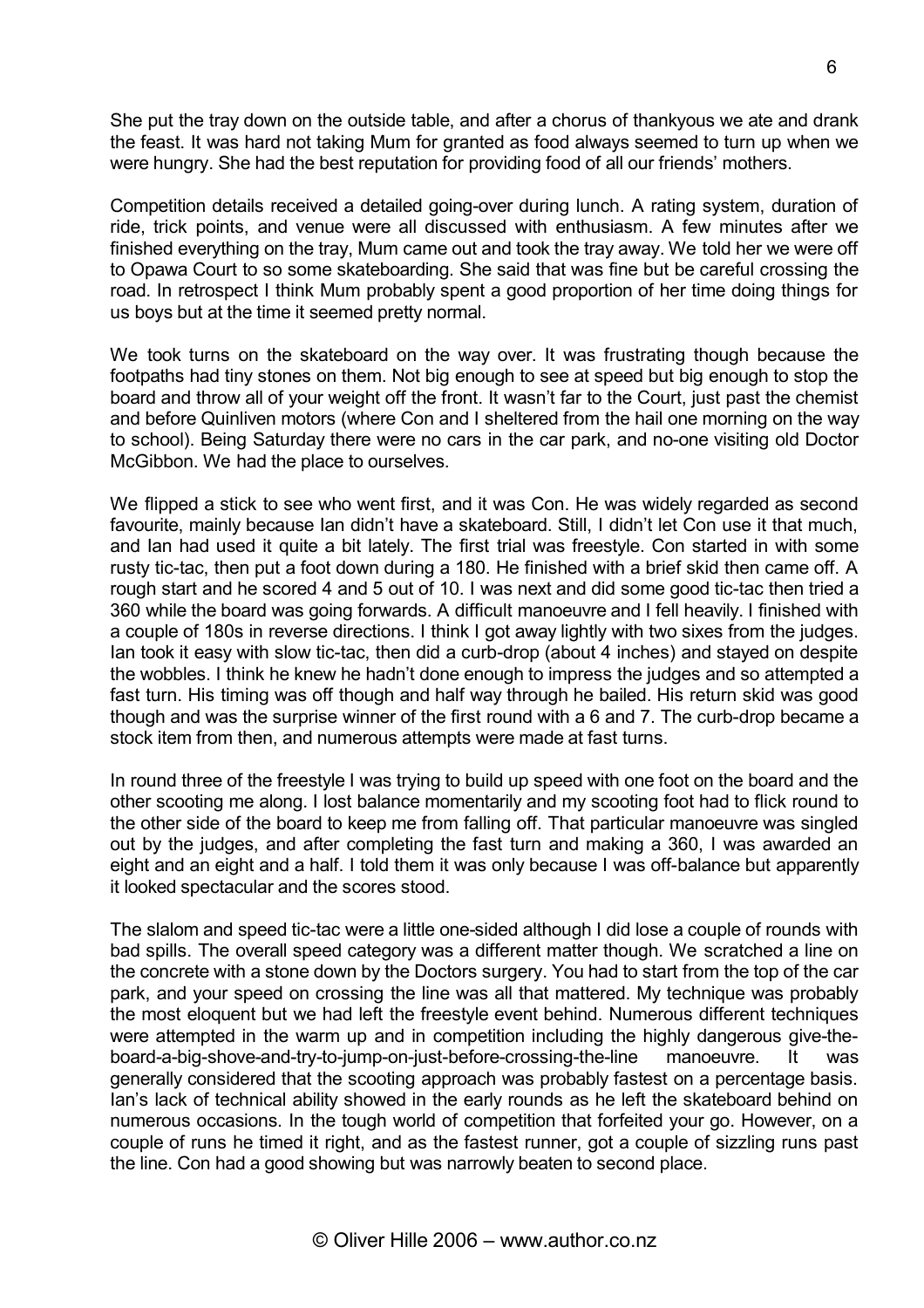Hot and tired, with minor cuts and bruises, we ambled home, all by this stage with our T-shirts off. Con had to carry the skateboard home of course. All aspects of the competition were analysed, and new categories were discussed for next time.

When we got to Reeves road we decided to go down to Risingholme Park. I did a bit of tic-tac on the road because it was a no-exit street and there weren't many stones in the middle. We took turns. As soon as you put your foot down your turn was over. We all did a stomach-swing on the big metal bars at the entrance to the park. They were there to stop bikes and motorbikes getting in. The park was pretty big with lots of gravel paths which were the best place to do skids on your bike. We quite often had longest skid competitions, but we all used Ian's bike. We were good citizens even back then. We would scuff our shoes along the gouge in the gravel to repair the skid-mark. This time though we went straight to the swings and play equipment.

I always felt sick on the round-about but we always went on it anyway. We pushed it as fast as we could then jumped on and scooted with one foot. Then as it went round we pulled ourselves into the middle which was hard work against the centrifuge, and the round-about sped up noticeably. I jumped off while it was going fast which was the coolest thing to do. I landed in a heap but it was a daring jump. Ian waited a bit. I could always beat him in adrenaline/fear activities. Even Con nearly beat him off, but Pride intervened. He landed on his feet, and told me that's what mattered. No, I said. It's harder to jump off at speed. We left the disagreement in the air and walked over to the swings. The swing seats were this new type of grey canvas material. They were much more comfortable that wooden ones and you could jump off them more easily. Con and I jumped on but Ian scaled the bars at one end. Unbeknown to the designer, the metal frame at each end was shaped (in a boy's imagination) much like the wings and body of an aeroplane. Ian sat astride it and shot at us every time we swung past his line of fire. We were sitting ducks. I told him to shoot me at a certain time, and then I screamed and jumped out of the swing at quite a height and rolled and then lay on my back dead. Somehow Con had got caught in the crossfire and went down as well.

Ian got down, satisfied that he had shot down the Red Baron and his companion, and we went back to the swings. Soon we were all trying to swing the highest, and then we tried to jump off the swing the longest. Con won but then he was lightest, and he had quite a lot of nerve too. A game of tag was suggested but it was too hot. We went over to the drinking fountain and filled up a number of times. We walked past Risingholme House to the Chomondley Avenue entrance. Just in front of the entrance were two tiered gardens which was the sight of the infamous clod fight at Ian's last birthday. Everyone at his party decided to go down to the park for a while, and someone suggested a clod fight. We split into roughly two teams and after a couple of minutes of collecting clods started pounding each other from about 20 yards. We used park benches, shrubs, trees, anything for cover. We "covered" someone as they made a dash. We picked up enemy clods and threw them back. Sometimes we called a truce to collect more clods and find new positions. At one point we were fighting on different sides of the terraces and Ian was using the terrace as cover. From time to time he put his head up to gauge our position then stood up and fired. I watched him for a while, then took a gamble and fired one at his position while he was out of view. As the clod sliced across to his side of the terrace, he put his head up to take a look and the clod smacked him right in the face. Needless to say that ended the game. Ian cried, so it must have hurt a lot. I apologised time and again but it wasn't until much later in the day that he was nice to me again.

We recounted the incident without much animosity on Ian's part, and then walked across the road to the tennis courts. We sat down on the grass verge and watched a game for a while.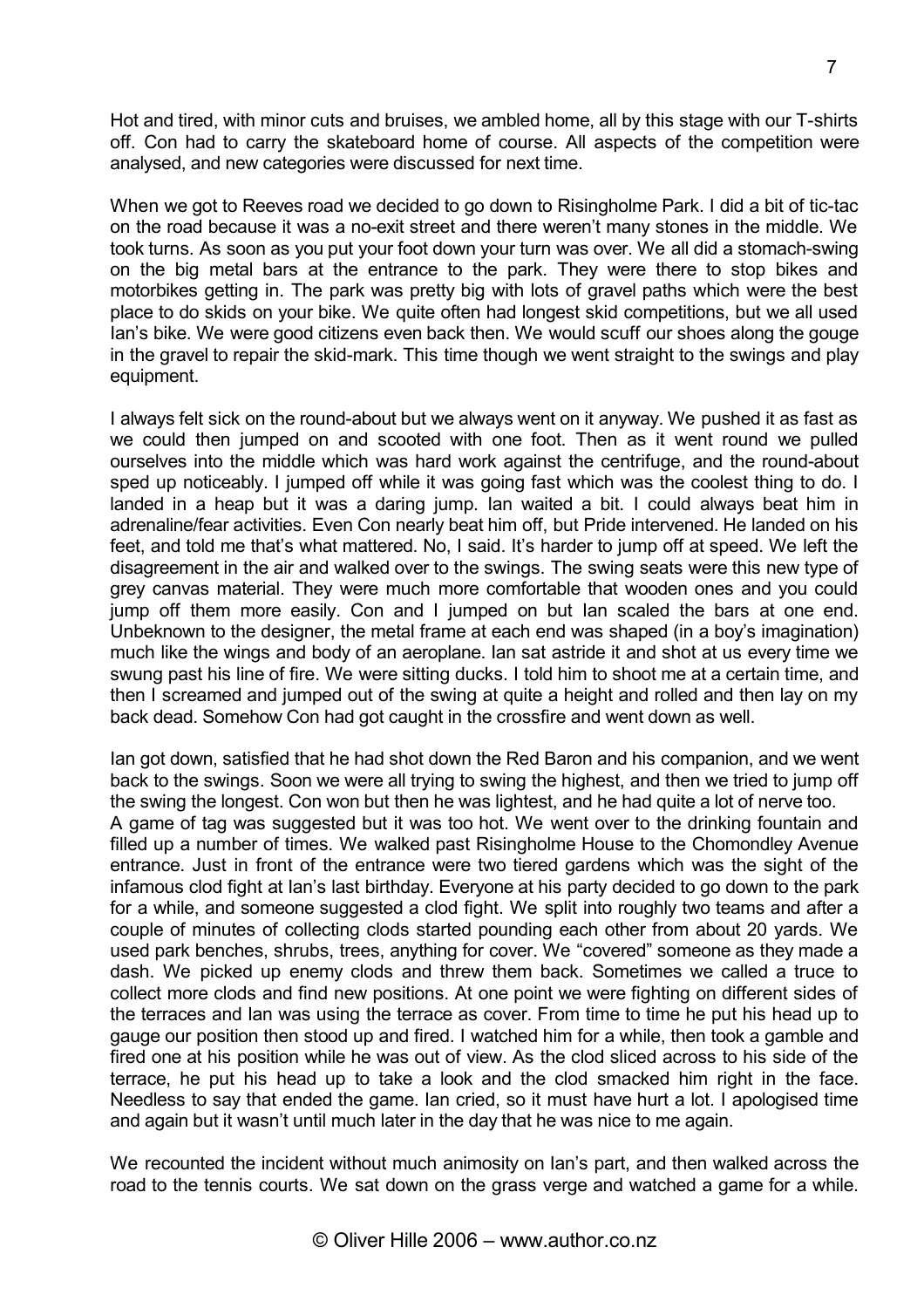Ian reminded me of how he beat me in the school tennis tournament. I still remember being on the verge of tears while losing. I don't know anyone who hates losing as much as me. So I quickly changed the subject, got up and started walking up Chomondley Ave.

It wasn't yet chestnut season but we walked over to the big chestnut tree halfway up Chomondley Ave. The clumps of chestnuts had begun to form, and the green spiky pods were beginning to fill out. In autumn we would come down here and look on the ground for ripe chestnut pods. When we found one we would step on it until the chestnuts popped out. After we had scoured the ground, we looked into the tree for ripe ones. We threw sticks up to knock them down, and we usually had a pocketful to take home and roast on the range-top. But we were too early. Popping out small green chestnuts was no fun.

Because there was still plenty of the afternoon left, and we didn't have anything else planned, we stopped in at St Mark's school. We didn't have a bat or ball so cricket and four-square were out. We had a few turns on the skateboard but the heat and the days activities had tired us out. We talked about inviting ourselves over to Geoffrey Finch's place for a swim, but there wasn't much enthusiasm for that either, so we wandered off home.

I was pouring Ian and me a drink when Mum came in from the garden and said, "Hi boys, did you have fun? Ian, your mother rang, and wants you to ring her please."

I drank a big glass of cold milk while Ian rang. Con made himself a Jungle Juice. I could see Dad out of the kitchen window working on the Morrie. It must be warrant time, I thought. Mum and Dad had never quite got the grasp of just having fun doing nothing. They always seemed to be working on some project or job. I couldn't understand it.

Ian got off the phone and said he had to go home because they had visitors around for afternoon tea. Of all the pathetic excuses. Before he went Mum said, "We're thinking of going to the beach with the boys after tea Ian. Do you want to ask your Mum if you can come?" We were all pretty happy about that and Ian said he would ask. After he went, I lay on my bed and just rested, thinking of nothing much. A perfect way to spend the rest of the afternoon. Mum reminded me that I had to feed my guinea-pig. "I'll do it just before tea." I didn't want to get up twice.

I checked my tan against the white of the bed sheets and was satisfied I was still nice and brown. I folded my arms behind my head and looked out of my window at the birds on the cherry tree. It was a funny window, out of character with the rest of the house. I had two panes of glass and two frames. The top window sort of pushed out from its bottom by a hinge at the top. There was a wing-nut screw on a curved stave attached to the window, to keep the window in the place you wanted it. The bottom bit of the window was intruding on my view which was annoying. Of course it wasn't so annoying as to need to do anything about it. No, it was the blow fly that did that.

It flew in the door, and after a few loud but lazy circles, clearly decided there was no rotting meat or canine excrement about. Attempting to exit, it flew into the bottom window pane and doubled the volume of its buzzing. It stopped momentarily, did a passable impression of thinking, and took off again at full speed into the unyielding glass. I waited five minutes while it danced and frenzied and got no closer than three inches from the open window. Finally I gave up hope that it would get out on its own. I grabbed one of my old slippers from inside my cupboard and lined it up. It was tired and I had time on my side. It stopped momentarily, the guise of thinking stripped from it now, and I slammed it from three feet. I think maybe it just got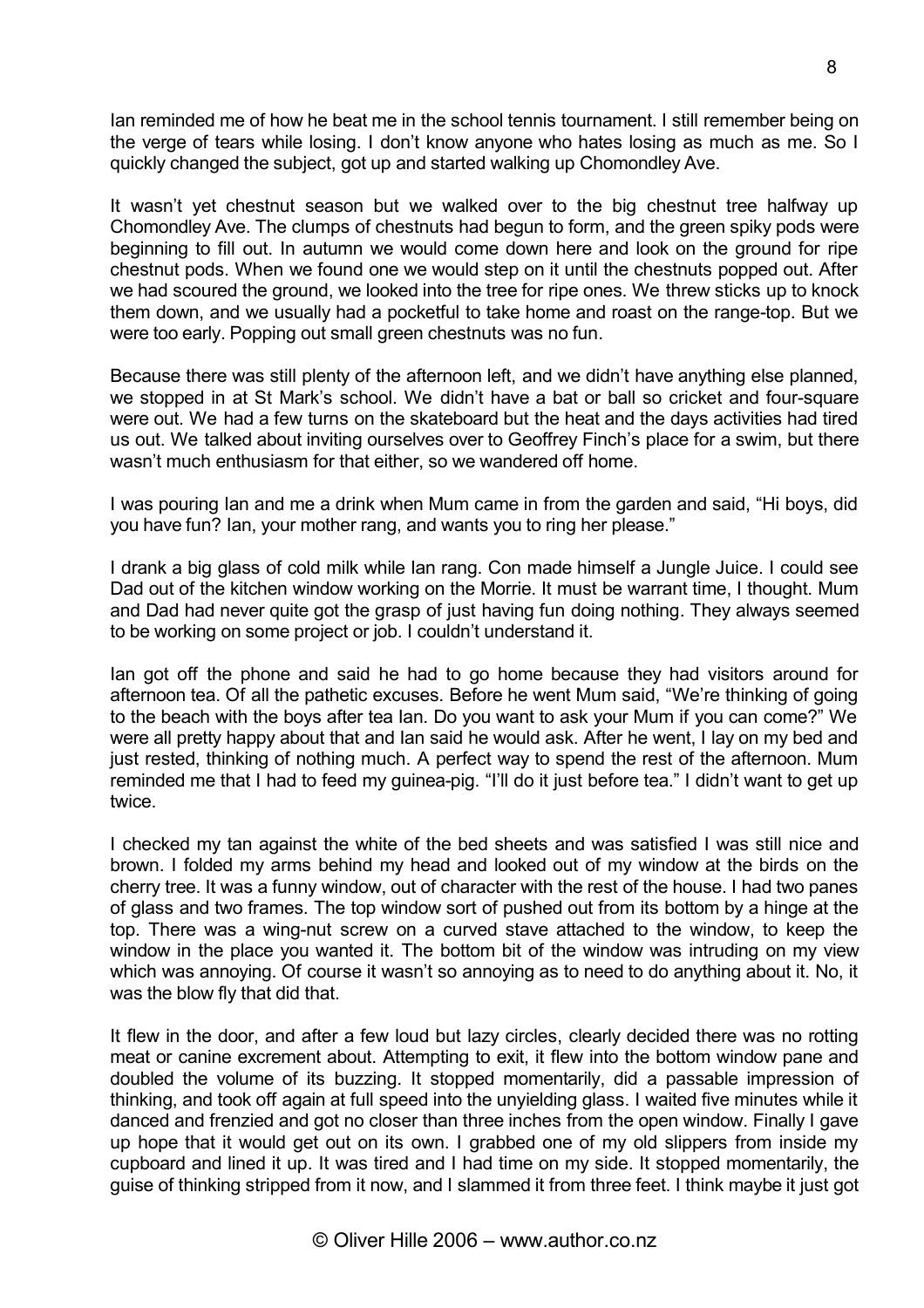airborne before it was pulped. I hit it pretty flush because I hardly smeared it. A female too, the eggs had spurted somewhat. I scraped the slipper on the outside door step, and chucked it back in the cupboard.

Boredom tugged at me, so I looked around for a book. There were a couple unread on the stool by my bed. I had ordered them from the school book club. I always ordered the ones with the most pages so the girls at school would be impressed. Sometimes they were worth reading, sometimes not. Mum and Dad always let me order any books I wanted. They were pretty careful with money because we didn't have too much, but they always shelled out for important things.

Sometimes you just don't feel like reading, and sometimes you don't know. Today I didn't know. I picked up the top one and was just about to open it up when I realised Con hadn't been around for ages. This had to mean he was doing something fun. I dropped the book and went down to his room. He had the cars out. I stood there watching for a while and it looked quite fun. I walked over and took one of my racing cars out of the car box and said, "I'm going out on the concrete to race my one." Of course he came out with one of his a few seconds later. It was unimaginable that he wouldn't follow me out.

We raced and spun, and then I made up a few games, which mainly revolved around getting the longest distance with one flick. After a while I had to tailor the rules because my car was twice the size of his and he was starting to get bored with always losing. If the rules allowed him to win one of four, it seemed to keep him happy. Perhaps that was the equilibrium point of our games, the point at which we were both happy enough to keep playing. You have to remember I was two years older. Any ratio even approaching 50-50 was pretty unpleasant for me.

We were playing "longest jump off a piece of cardboard" when mum called us in for dinner. Con grabbed his car and took off. I had to run to get mine from after its jump. Consequently he easily beat me to the kitchen table. I stared and screwed up my nose at him.

"Come on boys, you know you can't come to the dinner table without shirts on. And let me look at your hands."

We both took off for the bathroom, but mum called me back.

"There's some peelings and a carrot in the kitchen. I want you to feed your guinea pig before dinner."

I trudged into the kitchen, and then trudged outside to the guinea pig's cage. I fed him the food which he seemed to appreciate, and stroked him a few times. He didn't get much love, he just wasn't much fun as a pet. I checked his water which was pretty clean, and then got ready for dinner. New potatoes, carrots, peas, and corned beef - yum. We had no idea it took any time to make, meals just appeared miraculously about when you got hungry. We had a big glass of milk each too. We talked about our day, and Dad asked us questions, and talked about his. We were all looking forward to going to the beach, and we discussed which one we would go to. Sumner was decided, with a walk through Cave Rock if it wasn't high tide.

After dinner Mum did the dishes while Con and I got changed and ready for the beach. We picked Ian up on the way. He was happy to be coming as the visitors were really boring and he wasn't even allowed to go outside and play with his sister (which was way down the scale at